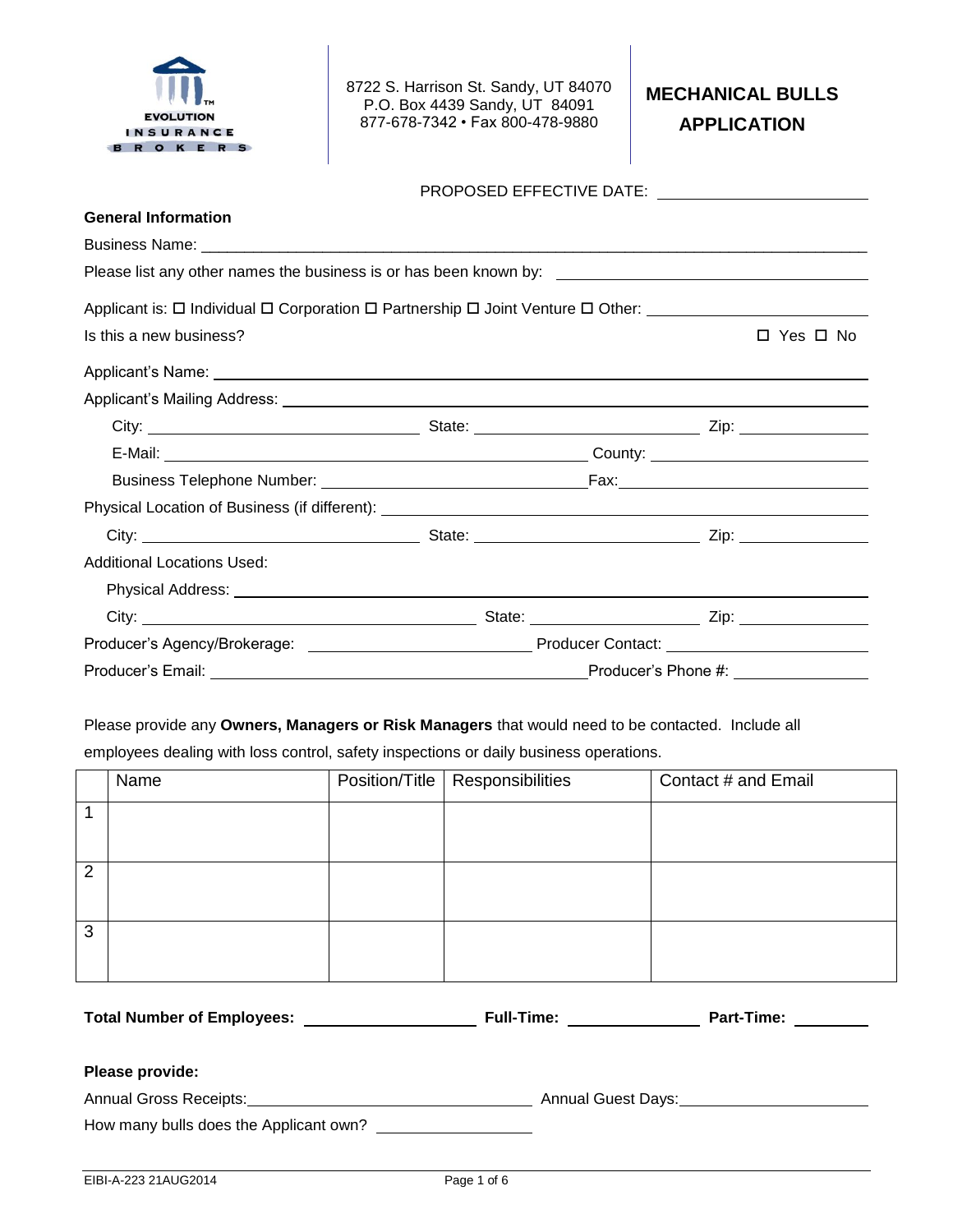### **A. Insurance History**

Who is your current insurance carrier (or your last if no current provider)? \_\_\_\_\_\_\_\_\_\_\_\_\_\_\_\_\_\_\_\_\_\_\_\_\_\_\_\_\_\_\_\_\_

Have you been non-renewed or cancelled from a prior carrier?  $\Box$  Yes  $\Box$  No

If yes, provide details:

Provide name(s) for all insurance companies that have provided Applicant insurance for the last three years:

|                        | Coverage: | Coverage: | Coverage: |
|------------------------|-----------|-----------|-----------|
| <b>Company Name</b>    |           |           |           |
| <b>Expiration Date</b> |           |           |           |
| <b>Annual Premium</b>  | S         | ۰D        | J         |
| Limits                 |           |           |           |

Has the Applicant or any predecessor ever had a claim?  $\Box$  Yes  $\Box$  No

Attach a five year loss/claims history, including details. **(REQUIRED)**

Have you had any incident, event, occurrence, loss, or Wrongful Act which might give rise to a Claim covered by this Policy, prior to the inception of this Policy?  $\Box$  Yes  $\Box$  No

If yes, please explain:

Has the Applicant, or anyone on the Applicant's behalf, attempted to place this risk in standard markets? □ Yes □ No

If the standard markets are declining placement, please explain why:

#### **B. Other Insurance**

Please provide the following information for all other business-related insurance the Applicant currently carries.

| Coverage Type          |           |   |    |
|------------------------|-----------|---|----|
| <b>Company Name</b>    |           |   |    |
| <b>Expiration Date</b> |           |   |    |
| Annual Premium         | <b>\$</b> | D | ۰D |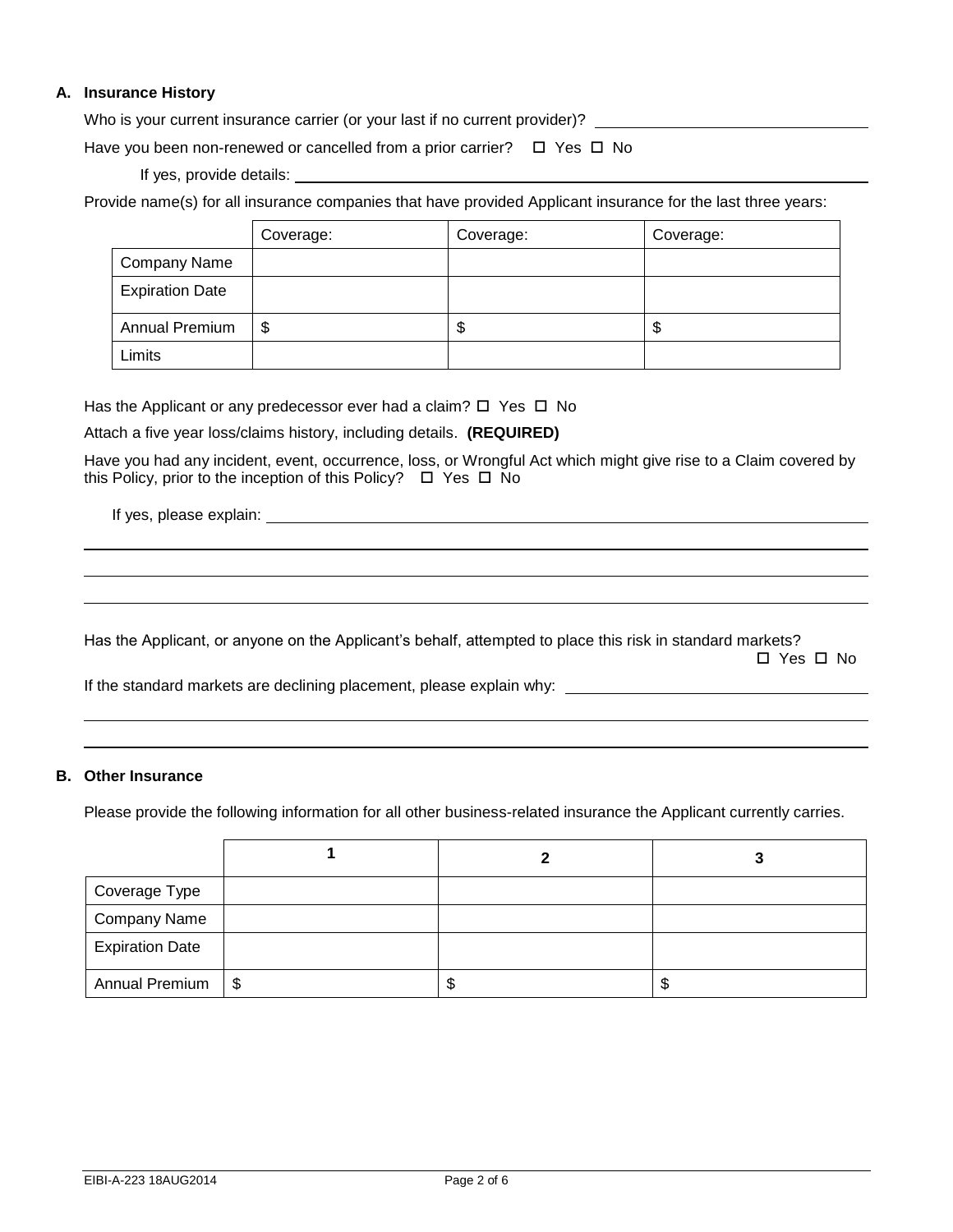## **C. Desired Insurance**

|   | Per Act/Aggregate     | <b>OR</b> | Per Person/Per Act/Aggregate    |
|---|-----------------------|-----------|---------------------------------|
| H | \$50,000/\$100,000    | ப         | \$25,000/\$50,000/\$100,000     |
|   | \$100,000/\$300,000   |           | \$50,000/\$100,000/\$300,000    |
|   | \$250,000/\$1,000,000 |           | \$100,000/\$250,000/\$1,000,000 |
|   | \$500,000/\$1,000,000 |           | \$250,000/\$500,000/\$1,000,000 |
|   | Other:                |           | Other:                          |

## **D. Operation of Bull(s)**

| $\Box$ Fixed site only – please provide complete address: |  |  |
|-----------------------------------------------------------|--|--|
|                                                           |  |  |

| $\Box$ Mobile – list ALL states where operation anticipated:                       |            |
|------------------------------------------------------------------------------------|------------|
| Are any of the operation locations inside or operated in conjunction with alcohol? | □ Yes □ No |
| If yes, please provide the locations:                                              |            |

Physical Description of the Bull(s) Use extra sheet if necessary **\*all items must be addressed to quote**

| 1. |    | Manufacturer name: Manufacturer name: Manufacturer name: Manufacturer name: Manufacturer name: Manufacturer name: Manufacturer name: Manufacturer name: Manufacturer name: Manufacturer name: Manufacturer name: Manufacturer |  |                      |  |
|----|----|-------------------------------------------------------------------------------------------------------------------------------------------------------------------------------------------------------------------------------|--|----------------------|--|
|    |    |                                                                                                                                                                                                                               |  |                      |  |
| 2. |    | Please mark which of the following applies: Hydraulic Electric $\square$ or Electric $\square$                                                                                                                                |  |                      |  |
| 3. |    | Does each device have an emergency shut off?                                                                                                                                                                                  |  | $\Box$ Yes $\Box$ No |  |
|    |    | Controlled by the Rider?<br>a.                                                                                                                                                                                                |  | $\Box$ Yes $\Box$ No |  |
|    |    | b. Controlled by the Operator?                                                                                                                                                                                                |  | $\Box$ Yes $\Box$ No |  |
| 4. |    | Is each device equipped with variable speed controls? $\Box$ Yes $\Box$ No                                                                                                                                                    |  |                      |  |
| 5. |    | What is the horsepower on the bull (may not be higher than 10)?                                                                                                                                                               |  |                      |  |
| 6. |    | Does any device have horns or any other attachments (rubber or otherwise)? $\Box$ Yes $\Box$ No                                                                                                                               |  |                      |  |
|    |    | If yes, provide a list of attachments including - what is the weight and what type of material each is made of?                                                                                                               |  |                      |  |
|    |    |                                                                                                                                                                                                                               |  |                      |  |
|    |    |                                                                                                                                                                                                                               |  |                      |  |
| 7. |    |                                                                                                                                                                                                                               |  |                      |  |
|    |    |                                                                                                                                                                                                                               |  |                      |  |
| Е. |    | <b>Risk Management</b>                                                                                                                                                                                                        |  |                      |  |
| 8. |    | The following items need to be provided to receive a quote:                                                                                                                                                                   |  |                      |  |
|    | a. | Schedule of ALL owned mechanical bulls                                                                                                                                                                                        |  |                      |  |
|    | b. | Pictures of the mechanical bull including in the fixed location or mobile set up                                                                                                                                              |  |                      |  |
|    | c. | Pictures of any attachments or variations used on the mechanical device                                                                                                                                                       |  |                      |  |
|    | d. | List of scheduled operators, including age of operators                                                                                                                                                                       |  |                      |  |
|    | е. | Diagram of the setup, including fencing, inflatable pillows, etc.                                                                                                                                                             |  |                      |  |

EIBI-A-223 18AUG2014 Page 3 of 6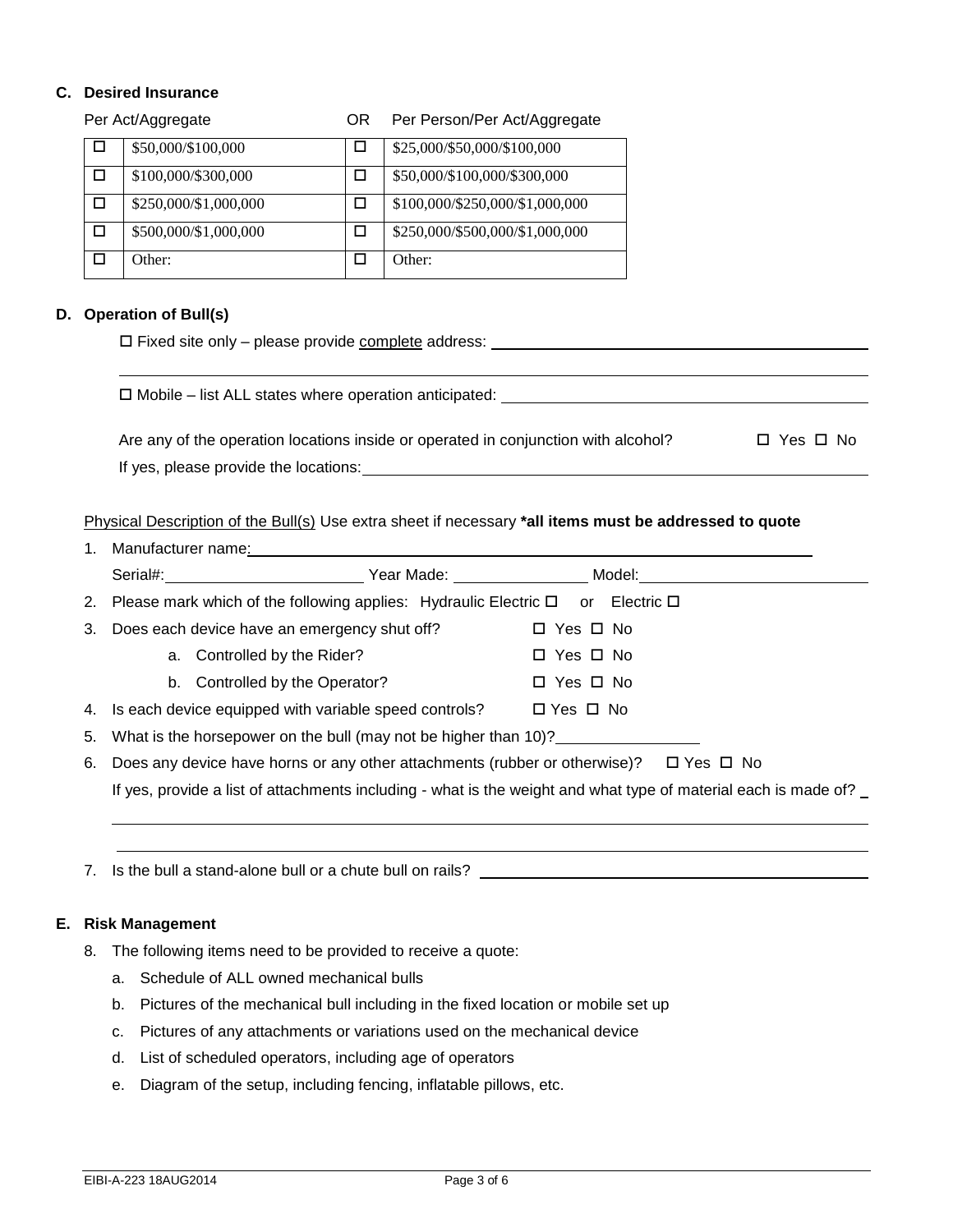|    | <b>Operators</b>                                                                                                       |            |  |
|----|------------------------------------------------------------------------------------------------------------------------|------------|--|
| 9. | Is there an age requirement for the operator of the bull? $\Box$ Yes $\Box$ No                                         |            |  |
|    |                                                                                                                        |            |  |
|    | 10. Does the Applicant have a policy prohibiting any person on the bull that has been drinking and/or consuming        |            |  |
|    | controlled substances?<br>$\Box$ Yes $\Box$ No                                                                         |            |  |
|    |                                                                                                                        |            |  |
|    |                                                                                                                        |            |  |
|    | Is a log of the inspections kept? $\Box$ Yes $\Box$ No                                                                 |            |  |
|    | 12. Month/Year of last inspection by a certified/ independent inspector? __________________________                    |            |  |
|    | 13. Do operators have test procedures provided by the manufacturer to:                                                 |            |  |
|    | a. Determine if ride is operating within manufacturer's prescribed limits? $\Box$ Yes $\Box$ No                        |            |  |
|    | b. Evaluate product wear?<br>$\Box$ Yes $\Box$ No                                                                      |            |  |
|    | 14. Are all operators trained to strictly enforce all rules/ regulations even if it means stopping a ride early or     |            |  |
|    | refusing a ride to a customer?<br>□ Yes □ No                                                                           |            |  |
|    | 15. Are the Applicant's rides operated in compliance with manufacturer's specifications? □ Yes □ No                    |            |  |
|    | (Airbag specifications, horsepower, inspected and stress tested, etc. Please attach a copy of inspection and           |            |  |
|    | stress test.)                                                                                                          |            |  |
|    | 16. Do you have an operating plan or procedures manual?<br>$\square$ Yes $\square$ No If YES, please attach a copy     |            |  |
|    | □ Yes □ No<br>17. Does the Applicant have a drug and alcohol policy for employees, specifically operators?             |            |  |
|    |                                                                                                                        |            |  |
|    |                                                                                                                        |            |  |
|    | 18. What is the Applicant's policy on operation of the ride during rain or windstorms?                                 |            |  |
|    |                                                                                                                        |            |  |
|    | 19. Does the Applicant allow bucking or spinning of the bull before a participant is on the bull, once the participant |            |  |
|    | has fallen off the bull or once the participant is through with the ride?<br>$\Box$ Yes $\Box$ No                      |            |  |
|    |                                                                                                                        |            |  |
|    |                                                                                                                        |            |  |
|    |                                                                                                                        |            |  |
|    | <b>Training</b>                                                                                                        |            |  |
|    |                                                                                                                        |            |  |
|    |                                                                                                                        |            |  |
|    |                                                                                                                        |            |  |
|    | 24. Is there a safety procedure manual provided to operators? □ Yes □ No (if yes, please provide a copy)               |            |  |
|    | 25. Are the operators routinely supervised to see how safely they operate the equipment?                               | □ Yes □ No |  |
|    |                                                                                                                        |            |  |
|    | <b>Site Set-up</b>                                                                                                     |            |  |
|    | 27. Does the Applicant have a fence surrounding the area? $\Box$ Yes $\Box$ No If yes, please note the radius of       |            |  |
|    | the fence around the device?                                                                                           |            |  |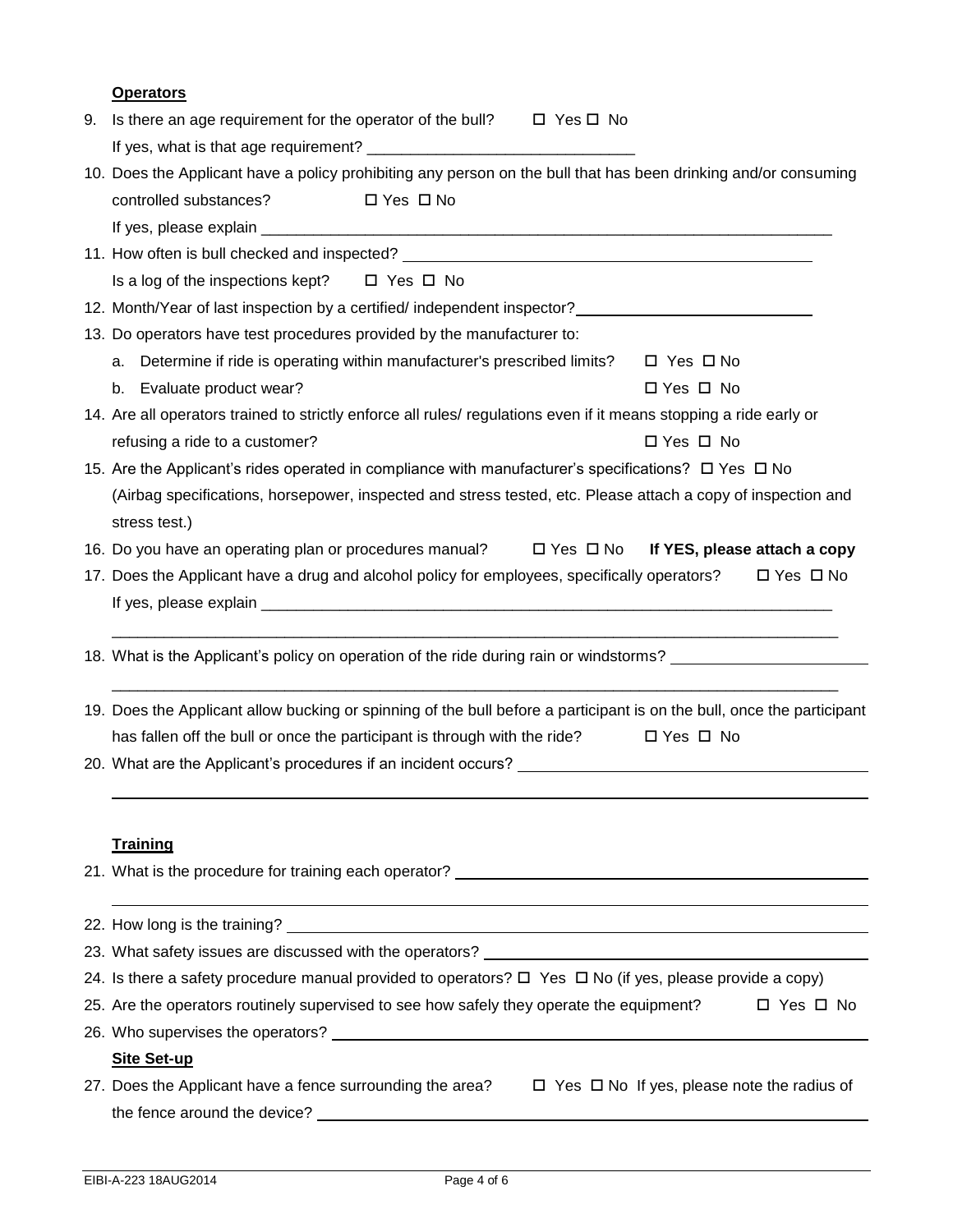| 28. What crowd control measure does the Applicant use? _________________________                                                    |                                                                                                                                                                                                                                        |                      |  |
|-------------------------------------------------------------------------------------------------------------------------------------|----------------------------------------------------------------------------------------------------------------------------------------------------------------------------------------------------------------------------------------|----------------------|--|
|                                                                                                                                     | 29. What is the thickness of the floor pad?                                                                                                                                                                                            |                      |  |
|                                                                                                                                     |                                                                                                                                                                                                                                        |                      |  |
|                                                                                                                                     | <b>Operation</b>                                                                                                                                                                                                                       |                      |  |
|                                                                                                                                     | 31. What are the average and maximum daily numbers of participants on the ride?                                                                                                                                                        |                      |  |
|                                                                                                                                     | 32. What speed does the Applicant go up to for minors under 16 years old? (Nothing over five for any children<br>under 10 years old.): <u>contract the contract of the contract of the contract of the contract of the contract of</u> |                      |  |
|                                                                                                                                     | 33. Is there an age requirement for person's to ride the bull? $\Box$ Yes $\Box$ No                                                                                                                                                    |                      |  |
|                                                                                                                                     |                                                                                                                                                                                                                                        |                      |  |
|                                                                                                                                     | 34. What percentage of participants are children? ________________________                                                                                                                                                             |                      |  |
|                                                                                                                                     | 35. Does the Applicant allow more than one participant on the bull at a time? $\Box$ Yes $\Box$ No                                                                                                                                     |                      |  |
|                                                                                                                                     | 36. If Applicant operates in a bar or a night club, is there sufficient lighting for the operator to have a full sense of                                                                                                              |                      |  |
|                                                                                                                                     | awareness during the rides?<br>$\Box$ Yes $\Box$ No                                                                                                                                                                                    |                      |  |
|                                                                                                                                     | 37. Who, or what outside vendor services and maintains the equipment (please provide name, phone number                                                                                                                                |                      |  |
|                                                                                                                                     |                                                                                                                                                                                                                                        |                      |  |
|                                                                                                                                     |                                                                                                                                                                                                                                        |                      |  |
|                                                                                                                                     |                                                                                                                                                                                                                                        |                      |  |
|                                                                                                                                     | 39. Are warnings transmitted to prospective riders in advance by way of conspicuously posted sign or otherwise                                                                                                                         |                      |  |
|                                                                                                                                     | as pertains to:<br>$\Box$ Yes $\Box$ No                                                                                                                                                                                                |                      |  |
|                                                                                                                                     | If YES, attach a copy of the signs                                                                                                                                                                                                     |                      |  |
| а.                                                                                                                                  | Participants are required to sign waiver of liability before participating in any rides? $\square$ Yes $\square$ No<br>Please attach a copy of the release form                                                                        |                      |  |
|                                                                                                                                     | If no, are you willing to implement one?                                                                                                                                                                                               | □ Yes □ No           |  |
| b.                                                                                                                                  | No one under the age of 18 can ride without the presence of their parent or legal guardian,                                                                                                                                            |                      |  |
|                                                                                                                                     | and such parent or legal guardian are required to sign waiver of liability for that rider. DYes D No                                                                                                                                   |                      |  |
| с.                                                                                                                                  | Rider is participating at their own risk, and neither ride owner nor operator is responsible for accident or                                                                                                                           |                      |  |
|                                                                                                                                     | injury to any person arising out of the mechanical bull ride.<br>□ Yes □ No                                                                                                                                                            |                      |  |
| d.                                                                                                                                  | Individuals with pre-existing conditions such as back, neck, leg, or arm injuries are not permitted                                                                                                                                    |                      |  |
| to ride. However, ride operator is not responsible for determining the physical condition or ability of any<br>□ Yes □ No<br>rider. |                                                                                                                                                                                                                                        |                      |  |
|                                                                                                                                     | 42. Participants may request that the ride be stopped at any time.                                                                                                                                                                     | □ Yes □ No           |  |
|                                                                                                                                     | 43. Does operator check photo ID to verify participant is same individual and age?                                                                                                                                                     | $\Box$ Yes $\Box$ No |  |
|                                                                                                                                     | 44. Are Waivers signed in the presence of the operator or other attending employee?                                                                                                                                                    | $\Box$ Yes $\Box$ No |  |
|                                                                                                                                     | 45. How long are signed waivers retained? ____________________Where stored? _________                                                                                                                                                  |                      |  |
|                                                                                                                                     | 46. Does operator verbally ask about pre-existing injuries, and if any, refuse the ride?                                                                                                                                               | $\Box$ Yes $\Box$ No |  |
|                                                                                                                                     | 47. Are your operators instructed to require riders under the age of 18 to wear helmets?                                                                                                                                               | $\Box$ Yes $\Box$ No |  |